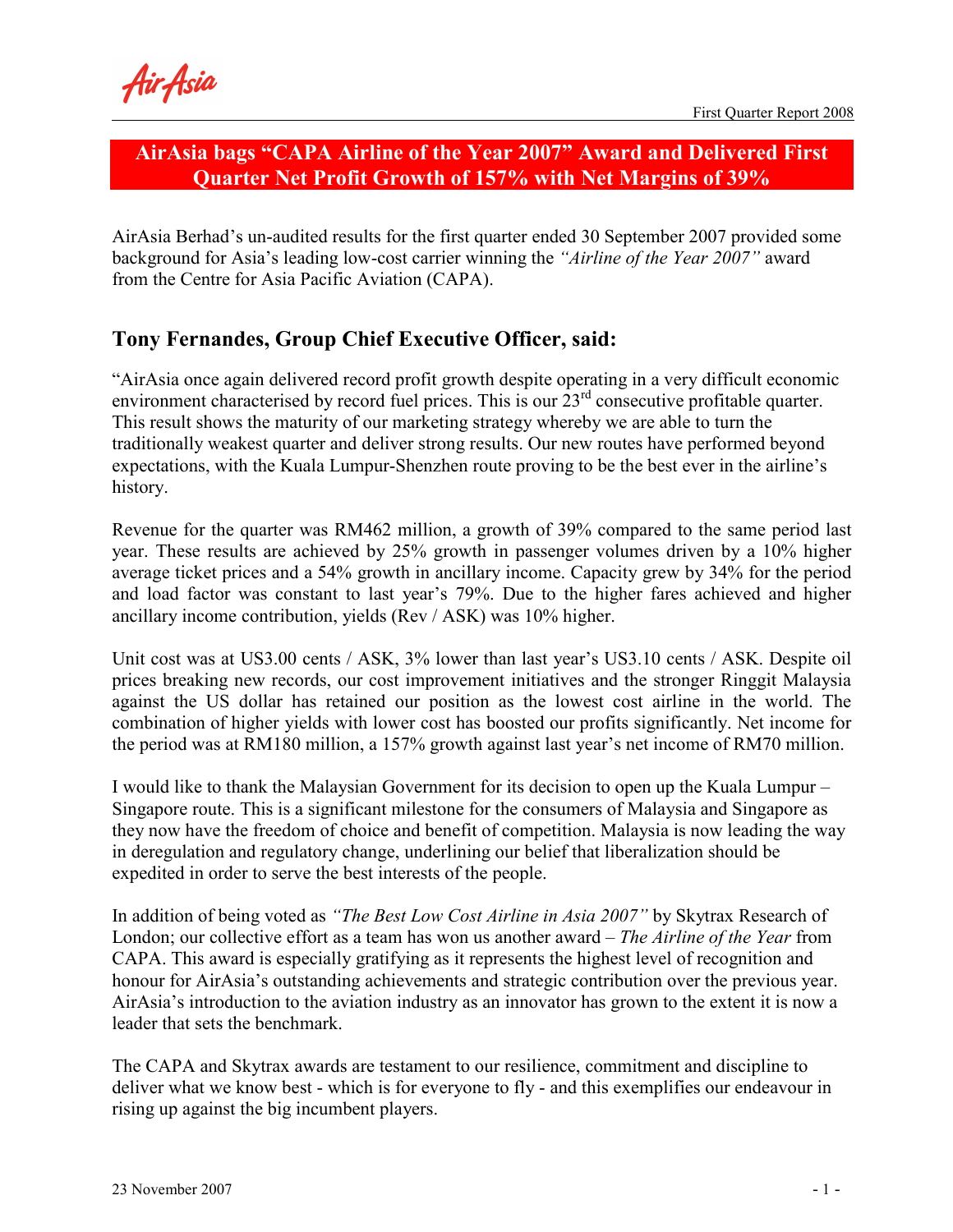Air Asia

Six years ago, we began as a small airline with a RM40 million debt and two aircraft. We have successfully turned the business around and had the most profound impact on the aviation industry. True to form, we must believe that our achievements today add up to just another beginning. We cannot rest on our laurels. The sky is high enough and wide enough to accommodate our growth plans. It is up to us to rise to the occasion."

| <b>Quarter Ended: 30 September</b><br><b>RM'000</b> | Q1 2008  | Q1 2007<br>(restated) | <b>Q1 2008</b><br>vs. Q1 2007 |
|-----------------------------------------------------|----------|-----------------------|-------------------------------|
|                                                     |          |                       |                               |
| <b>Ticket Sales</b>                                 | 424,563  | 308,203               | 38%                           |
| Ancillary Income                                    | 36,794   | 23,891                | 54%                           |
| <b>Revenue</b>                                      | 461,585  | 332,093               | 39%                           |
|                                                     |          |                       |                               |
| <b>EBITDAR</b>                                      | 148,655  | 69,250                | 115%                          |
| <b>EBIT</b>                                         | 82,020   | 23,731                | 246%                          |
| Pretax profit                                       | 74,692   | 5,340                 | 1299%                         |
| Net Income                                          | 179,977  | 70,002                | 157%                          |
|                                                     |          |                       |                               |
| <b>EBITDAR Margin</b>                               | 32.2%    | 20.9%                 | $9.6$ ppt                     |
| Pretax profit Margin                                | $16.2\%$ | $1.6\%$               | $12.8$ ppt                    |
| Net Income Margin                                   | 39.0%    | 21.1%                 | $16.2$ ppt                    |

## Summary of First Quarter 2008 unaudited Financial Results

## Summary of First Quarter 2008 Operating Results

|                                    | $\overline{\phantom{a}}$ |                       |                        |
|------------------------------------|--------------------------|-----------------------|------------------------|
| <b>Quarter Ended: 30 September</b> | Q1 2008                  | Q1 2007<br>(restated) | Q1 2008<br>vs. Q1 2007 |
|                                    |                          |                       |                        |
| Passengers Carried                 | 2,439,600                | 1,944,621             | 25%                    |
| ASK (million)                      | 3645                     | 2713                  | 34%                    |
| RPK (million)                      | 2707                     | 2152                  | 26%                    |
| Average Fare (RM)                  | 174                      | 158                   | 10%                    |
| Rev / ASK (US cents)               | 3.65                     | 3.33                  | 10%                    |
| Cost / ASK (US cents)              | 3.00                     | 3.10                  | $-3\%$                 |
| Cost / ASK-ex fuel (US cents)      | 2.24                     | 2.25                  | $0\%$                  |
| Load Factor                        | 79.3%                    | 79.3%                 | $0$ ppt                |
| Aircraft (average)                 | 29.5                     | 24.8                  | 19%                    |
| Aircraft (end of period)           | 37                       | 30                    | 23%                    |

## First Quarter Review:

Total revenue for the quarter rose by 39% to RM462 million compared to RM332 million for the same period last year. Ticket sales grew by 38% to RM425 million as passenger numbers rose by 25%. Average fares were up by 10% and load factor was flat at 79%. Ancillary income rose by 54% to RM37 million, the per capita ancillary spend has increased by 23% to RM15.1 / pax and represents 8.0% of revenues, up from 7.2% a year ago. This performance reflects the increased service penetration and the success of our new product offerings. Due to the higher achieved average fares and ancillary income, yields was 10% higher than the same period last year.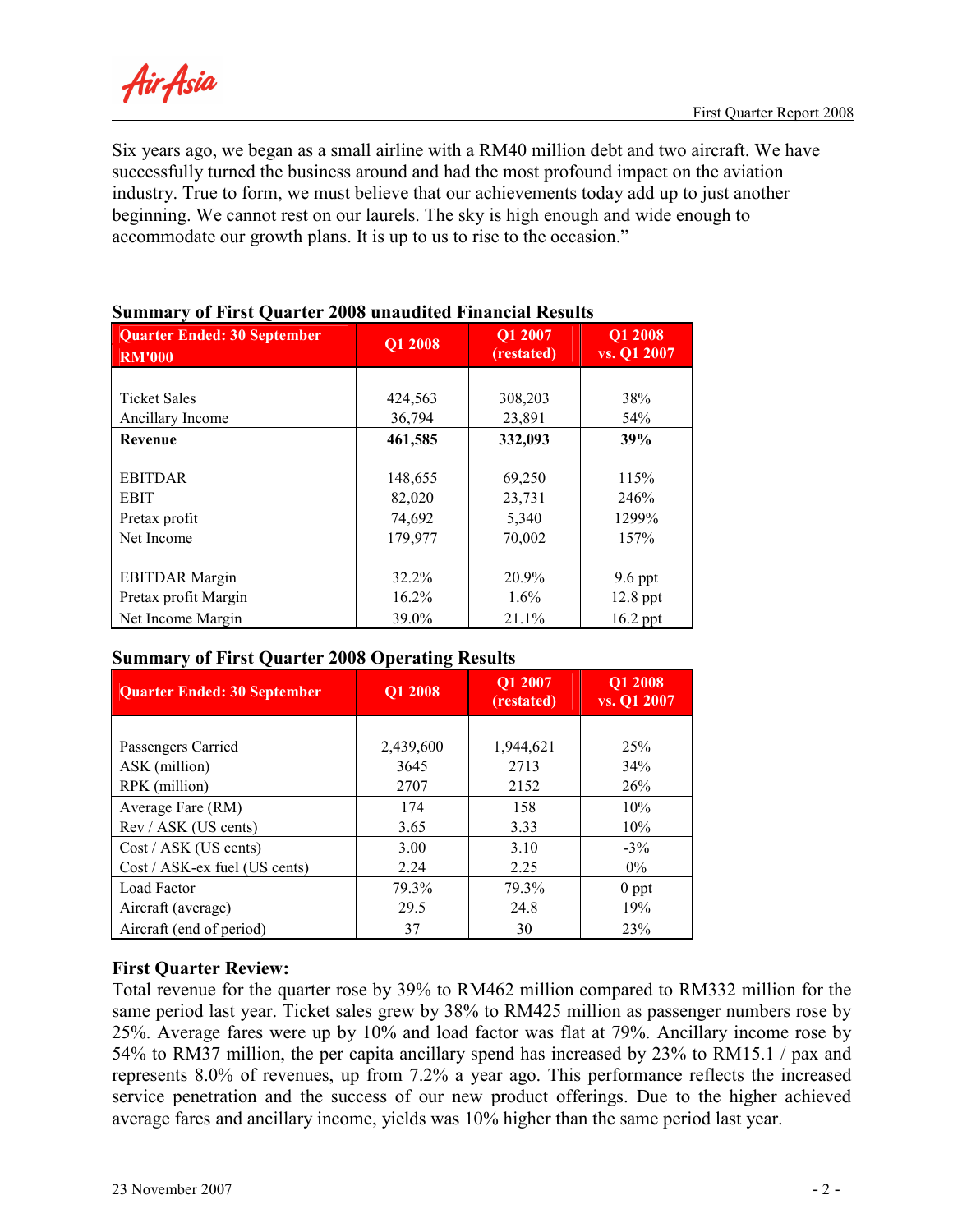Air Asia

Unit cost was down by 3%, this was due to our fuel hedge benefits that effectively lowered our fuel bill. Net income grew by 157% to RM180 million as compared to last year's net income of RM70 million. The strong top line growth coupled with lower cost has enhanced our profit margins. EBITDAR margin was 32% as compared to 21% last year and net income margin increased to 39% against 21% last year.

## Financial Review and Outlook

## Fleet Growth – poised for continued growth

The Group took delivery of six Airbus A320 aircraft in the first quarter: All six of the Airbus A320 aircraft was deployed to the Malaysian operations. Two Boeing 737-300 aircraft was redeployed from the Malaysian operations to the Thailand operations, one Boeing 737-300 was redeployed from the Malaysian operations to the Indonesian operations and one Boeing 737-300 was returned to the lessor as its lease expired. In the second quarter, the Group will have a net addition of five aircraft in its fleet, we will take delivery of six Airbus A320 aircraft and return one Boeing 737-300 as the lease expire. The addition of aircraft will be used to add frequency across the route network and introduce new routes.

#### Route Network – further strengthening the network

The Group has launched eight new routes since July 2007 and they have performed well. We plan to launch at least seven more new routes in the next 9-months and this includes the much awaited Kuala Lumpur – Singapore flight. We hope to serve this route as soon as possible – pending government's approval.

#### Cost – scope for further improvement

The addition of Airbus A320 aircraft will help to lower operating cost. The continued strengthening of the Malaysian Ringgit against the US Dollar is also helping with our efforts to lower cost.

#### Jet Fuel – managing the volatility

Our current fuel hedge is offsetting some of the impact of higher fuel prices. However, this fuel hedge will expire by the end of the year. We continue to look for opportunities to manage this period of extreme oil market volatility. But we are confident in managing the higher fuel price by increasing revenue from ancillary income and higher load factor.

#### Associates – undergoing transition phase

We remain very bullish with our associates and believe the current operational pressure will be sorted out in due course. It is very difficult to cope with the surging fuel prices especially when operating with a fleet of Boeing 737-300, the Airbus A320 aircraft is much better suited with the current fuel prices. The associates will receive the brand new Airbus A320 aircraft. With a little more time, the associates will enjoy the advantages of the brand new Airbus A320 aircraft and grow profitably. Overall, our joint-venture have significant competitive advantages; the brand recognition is very strong, the product is superior and the route network is unmatched by any competitor.